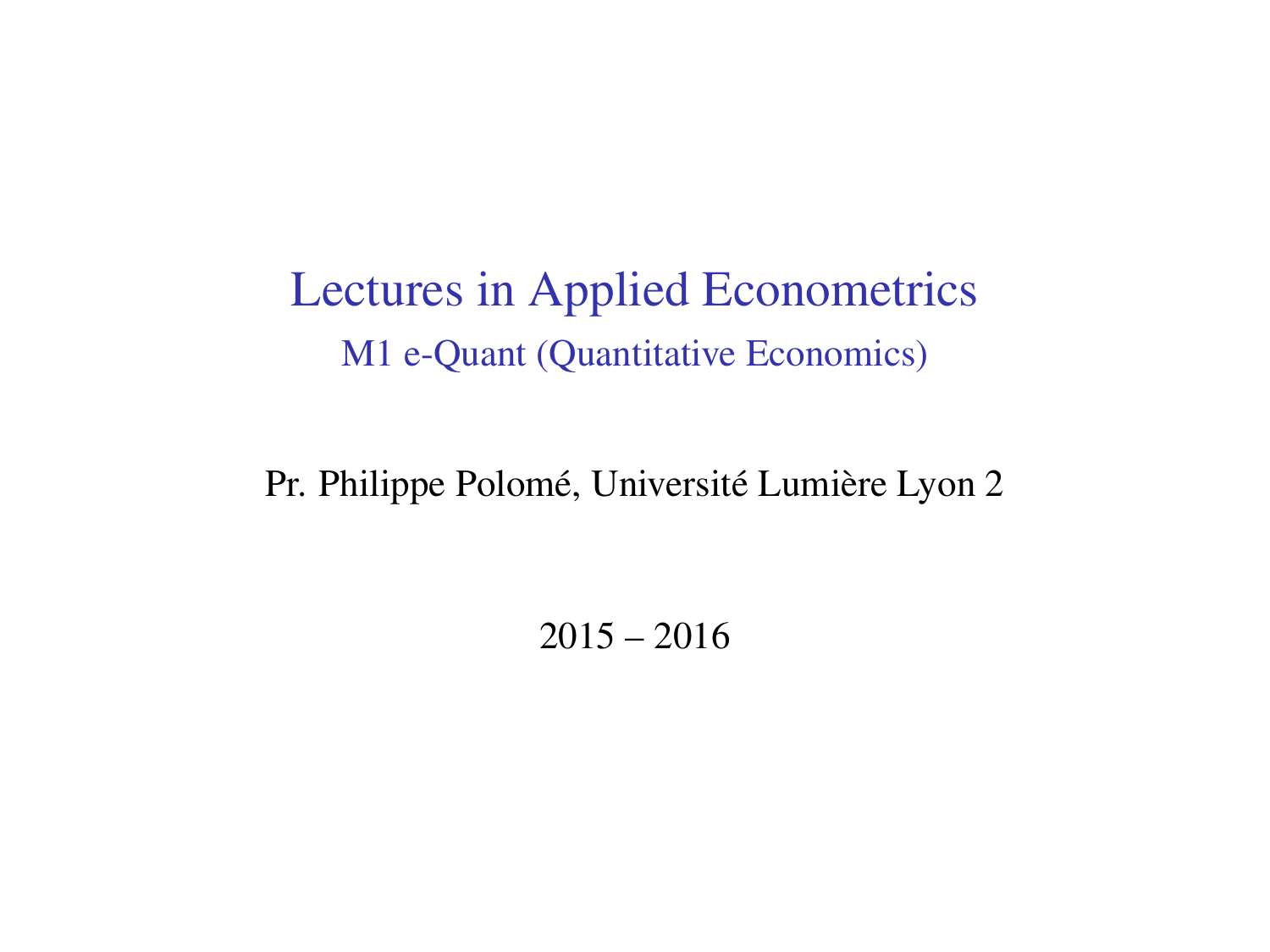# Myself

- $\triangleright$  Professor Université Lumière Lyon 2
- ► Labo GATE-LSE UMR 5824 CNRS UL2 UJM



Lata Gangadharan est Professeure d'Économie à l'Université Monash (Australie). C'est une expérimentaliste qui (...)

Lire la suite

LABEX

**CORTE** 

A lire \* GATE Magazine

#### www.gate.cnrs.fr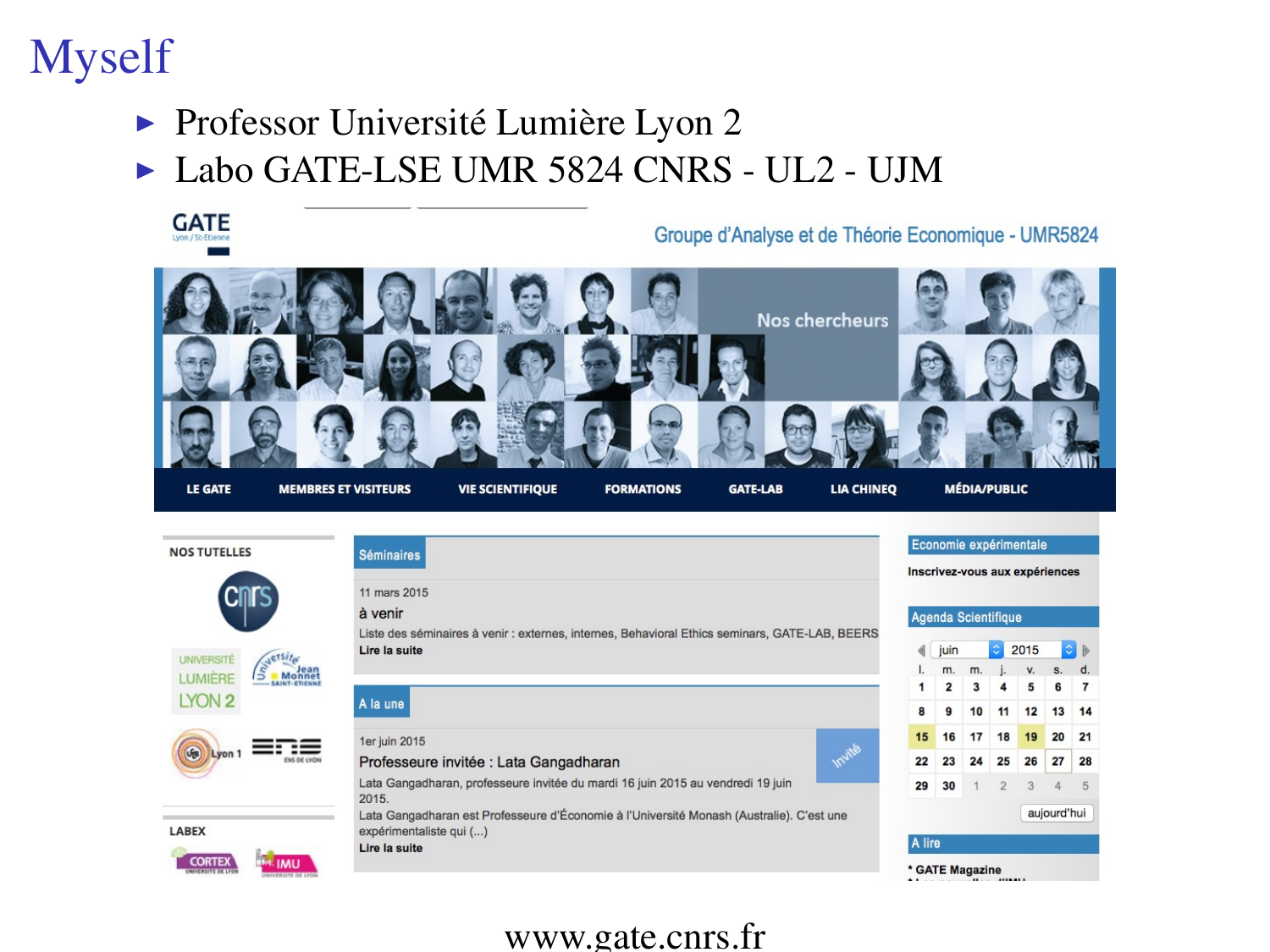### My Research

- $\blacktriangleright$  Environmental Economics
	- $\triangleright$  Social Decision Rules in Environment ; Ecological Governance
	- $\blacktriangleright$  Prosocial Behaviors
	- $\triangleright$  Nonmarket Valuation
- $\triangleright$  Agricultural Economics : Micro Analysis of Farms Environmental Decisions
- $\blacktriangleright$  Applied Econometrics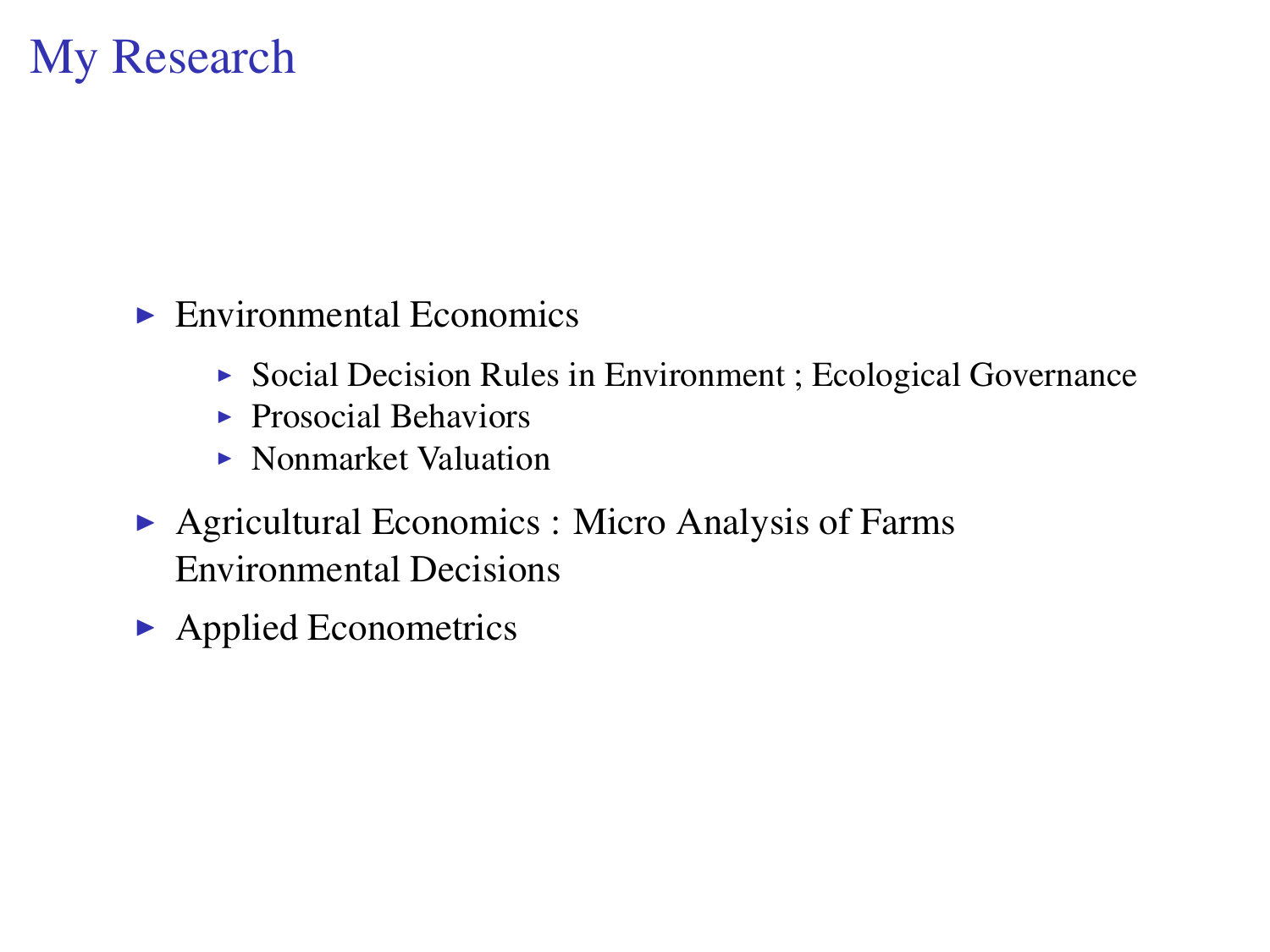### M2 Risque & Environnement



### risk.ish-lyon.cnrs.fr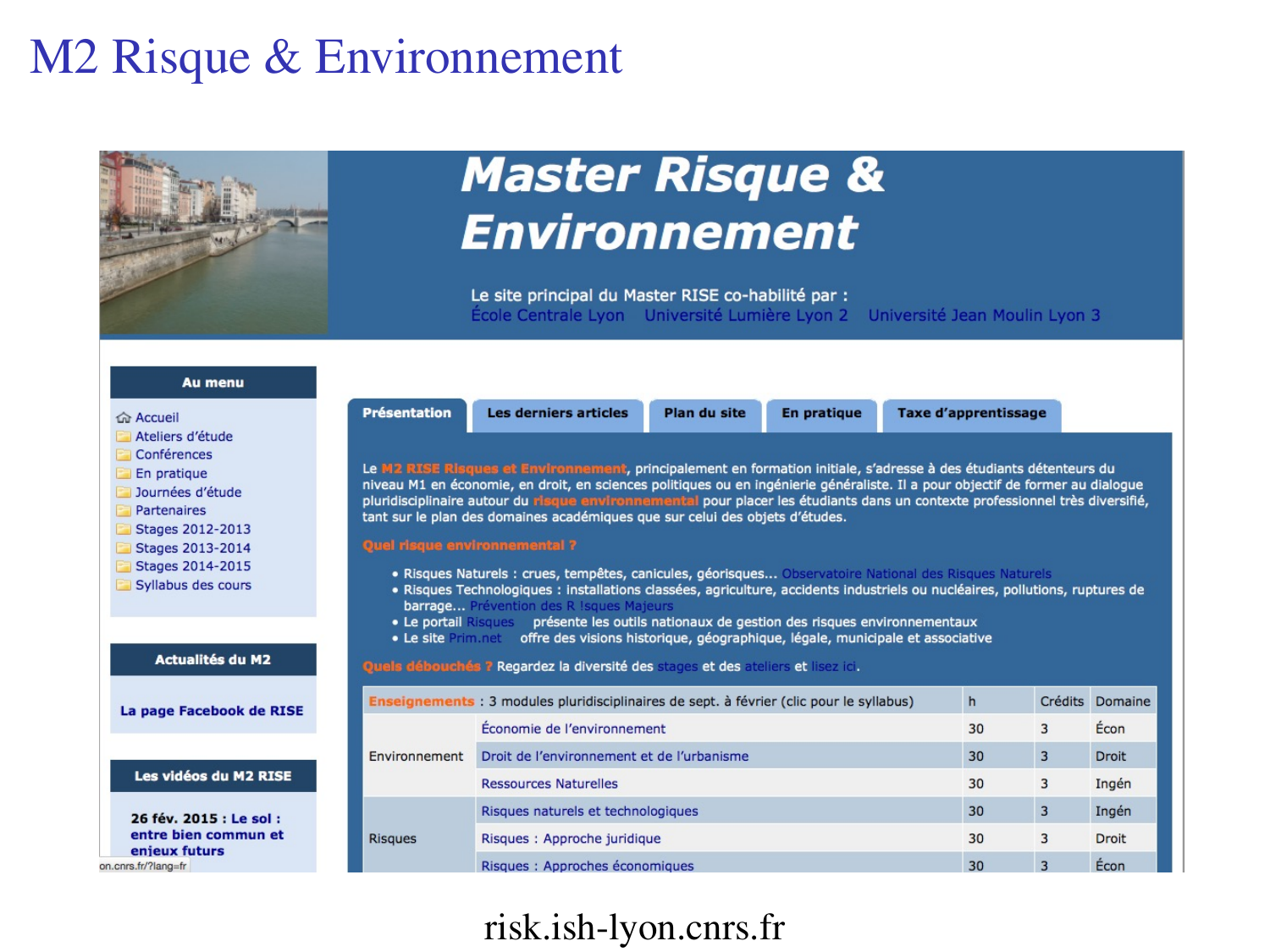### Who are you ?

- $\blacktriangleright$  Who do you expect to be ?
- $\triangleright$  What sector do you think will employ you ?
- $\triangleright$  What would you like to see in this course?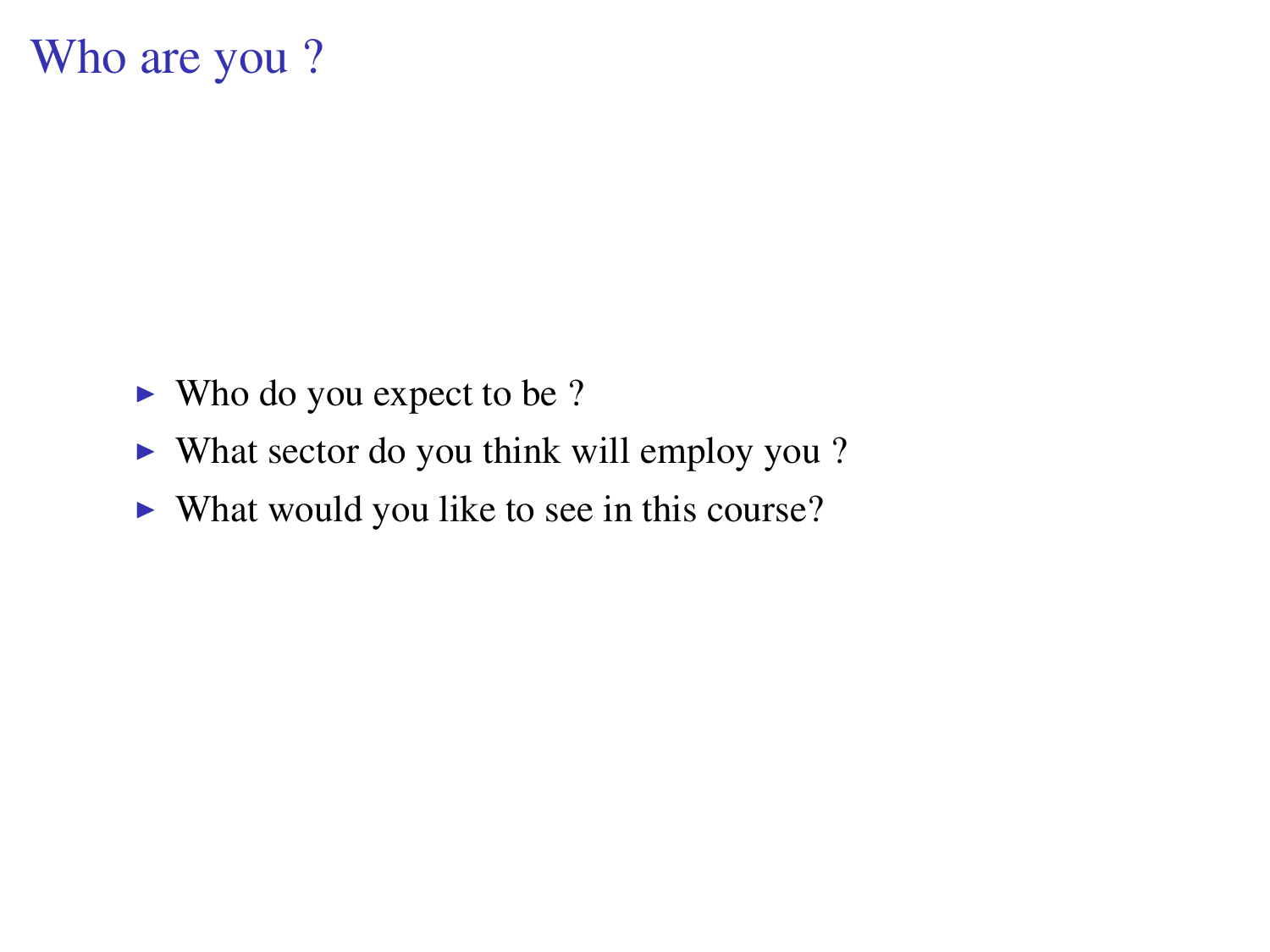## Course Objectives

- $\blacktriangleright$  Class in Econometrics
	- $\blacktriangleright$  In a unit of English language
- $\triangleright$  Expose students to applied econometrics in English
	- $\blacktriangleright$  Applied examples with environmental economics data
	- $\triangleright$  Students should improve both their applied econometrics skills and their English level
	- $\triangleright$  Attendance and interactions in class
- $\triangleright$  Focus on applied techniques
	- $\triangleright$  Gretl or R code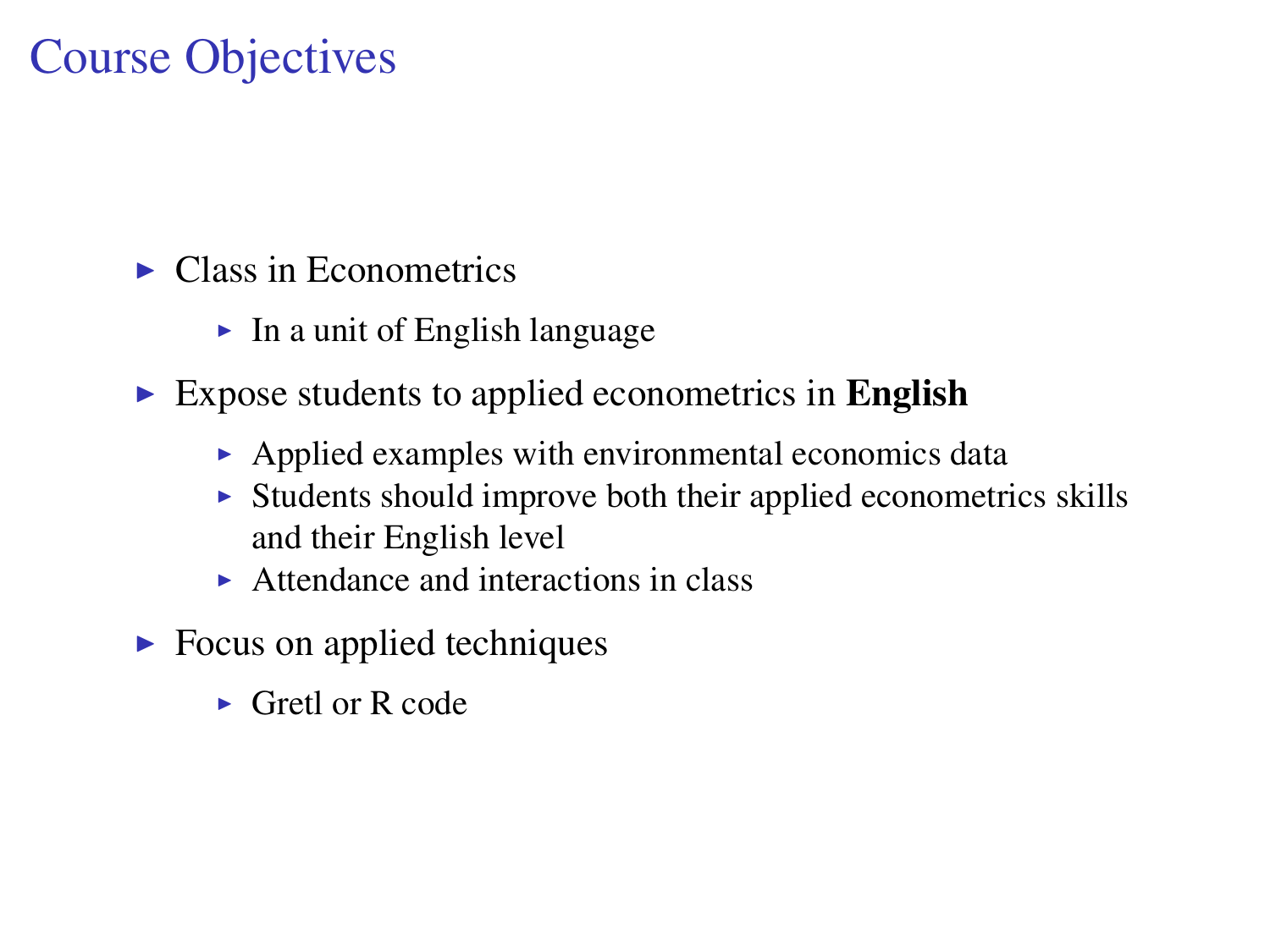Content via gate.cnrs.fr/spip.php?article44

- $\triangleright$  Case 1 : Amazonian deforestation
	- $\blacktriangleright$  Public time series data
- $\blacktriangleright$  Maybe Case 2
	- $\triangleright$  Contingent valuation of recreational values, in view of non-use values of public project, at Albermale-Pamlico
		- $\triangleright$  Dichotomous-choice with double bound
		- $\blacktriangleright$  Maximum likelihood and endogeneity
		- $\blacktriangleright$  Rationality in economic theory
- $\blacktriangleright$  Maybe Case 3
	- $\triangleright$  ZAPA health effect of traffic
		- $\blacktriangleright$  Environmental risk policy not valuation
		- $\blacktriangleright$  Multinomial logit with R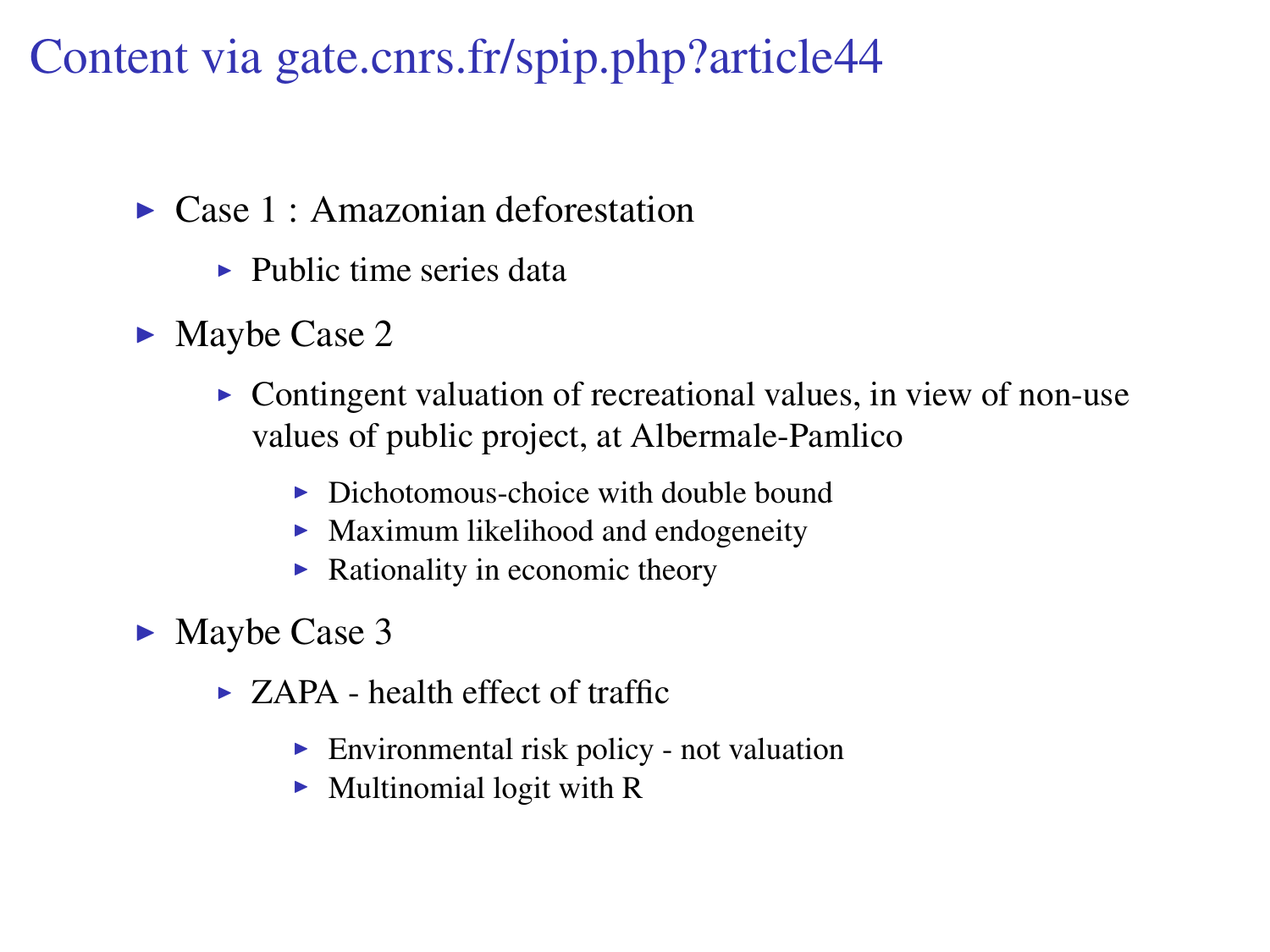### References

- I Wooldridge, J. *Introductory Econometrics : A Modern Approach*, Michigan State University, 2012 http://www.swlearning.com/economics/wooldridge/wooldridge2e/wooldridge2e.html
	- $\triangleright$  BU Chevreul [330.015.2 WOO] (1)
		- $\triangleright$  Do not confuse with BU Chevreul [330.015.2 WOO] (2) Econometric analysis of cross section and panel data
- ► Timothy C. Haab and Kenneth E. McConnell, *Valuing Environmental and Natural Resources: The Econometrics of Non-Market Valuation*, Edward Elgar Publishing, 2002.